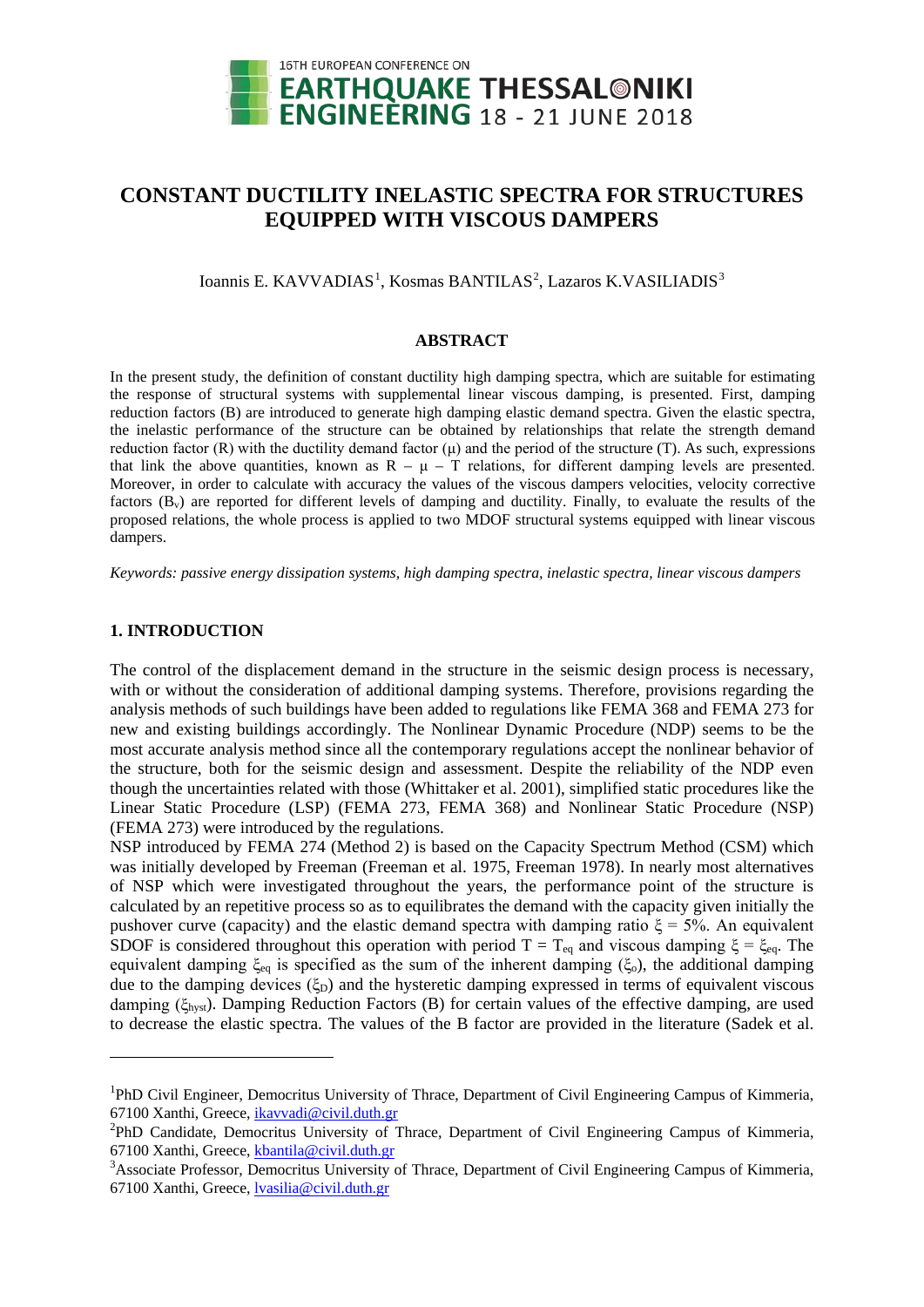2000, Ramirez et al. 2002a, Palermo et al. 2013) and in the seismic codes.

An alternative CSM, for structures without additional damping, by using inelastic spectra, have been examined by Fajfar and Gašperšič (1996) and Fajfar (1999), as well as Chopra and Goel (1999a, b). This method differs from the classical CSM as the reduction of the capacity spectra is performed through relationships between the strength demand reduction factor of the structure R and the ductility μ. These types of relationships are referred to as  $R - μ - T$  and there are many proposed in the literature (Miranda and Bertero 1994, Vidic et al. 1994, Hidalgo and Arias 1990, Riddell and Newmark 1979). Except of Ridell and Newmark (1979) and Palermo et al. (2013) who proposed  $R - \mu$ – Τ relationships for systems with higher values of viscous damping, the rest of the studies proposed R – μ – Τ relationships for damping ratio 5%, while Ramirez et al. (2002a) associates the elastic displacement with the expected inelastic, taking into account the additional damping not by using the  $R - \mu - T$  relationships but through a coefficient  $C_1$ .

Considering that for stiff structural systems and in the case of high values of ductility, the inelastic spectra are more accurate than the elastic one (Fajfar and Gašperšič 1996, Fajfar 1999, Chopra and Goel 1999a, b), a CSM based on constant ductility inelastic spectra has been used, in order to evaluate the seismic response of structures equipped with elastic viscous dampers. To perform this method, damping reduction factors (B) are presented, as well as  $R - \mu - T$  relationships for systems with damping ratio up to 50%. Furthermore, pseudo-velocity correlation factors are introduced for the estimation of damper forces. Finally, the proposed high damping-inelastic spectra is performed into a four and six - storey RC and steel frame respectively using the CSM.

## **2. HIGH DAMPING SPECTRA**

## *2.1 Elastic high damping spectra*

The most accurate way to define an elastic spectra is to integrate the differential equation of motion throughout the time. Nevertheless, reduction factors are usually used to reduce the elastic spectra that correspond to 5% damping ratio in order to take into consideration either the additional damping influence or the inelastic response. In the case of high damping elastic spectra the reduction has been performed by using damping reduction factors, defined as follows (Ramirez et al. 2002a):

$$
B = \frac{S_d(5\%, T)}{S_d(\xi, T)}\tag{1}
$$

where  $S_d$  (T,5%), is the demanded displacement for 5% damping ratio and  $S_d$  (T, $\xi$ ) is the demanded displacement for damping ratio ξ.

Several expressions of the reduction factor B are already presented in the literature and regulations (FEMA274, FEMA 368, EC-8, Sadek et al. 2000, Ramirez et al. 2002a, Palermo et al. 2013). Most of them are specified by bilinear or trilinear models. The common feature of all the proposed models is that the reduction factor remains constant beyond the period values that correspond to the constant acceleration area of the response spectra.

Analyses were performed using a set of 20 ground motions (Table 1) which have been scaled to the EC-8 response spectra for soil type C. It can be observed that the reduction did not remain constant above the area of the constant spectral acceleration but it tends to descend (Figure 1). Thus, in the present study the construction of a single continuum expression for the damping reduction factors that could take into account their reducing tendency at the higher values of periods is attempted.

The maximum acceleration of an oscillation with damping ratio ξ, larger than 5%, is smaller, due to the larger damping of the system. To specify the reduced seismic demand, it can be assumed that the variation of the maximum potential energy between the systems with damping ratio 5% (E<sub>P,0.05</sub>) and  $\xi$ (E<sub>P,ξ</sub>) would be equal with the energy that is dissipated due to an increase of the damping by  $\Delta \xi$  (E<sub>D, $\Delta \xi$ </sub>) (Equation 2).

 $E_{P,0.05} = E_{P,\xi} + E_{D,\Delta\xi}$  (2)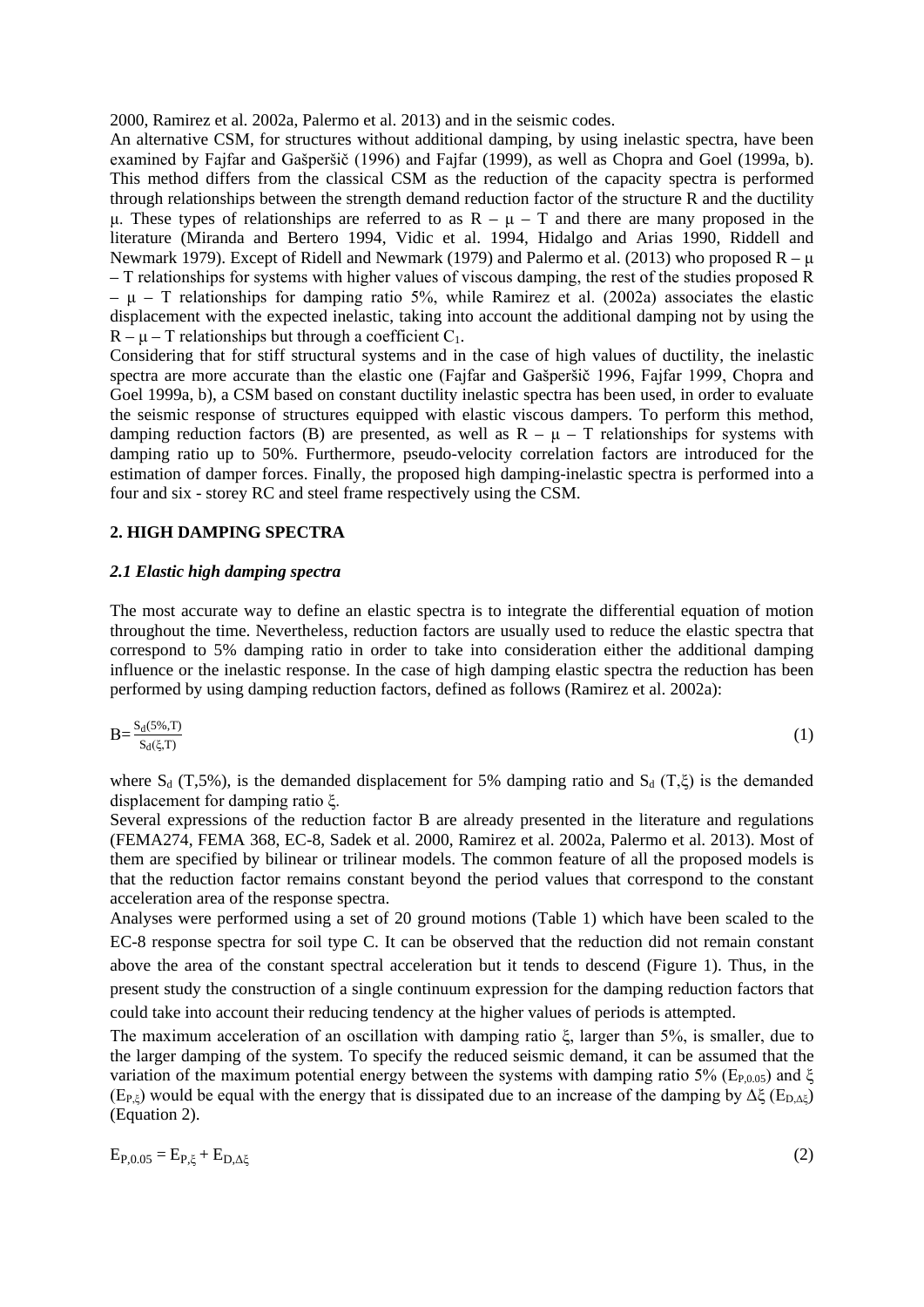| Date | <b>Earthquake</b>       | $M_{s}$ | <b>Station</b>               | Component |
|------|-------------------------|---------|------------------------------|-----------|
| 1941 | Northern Calif-01       | 6.4     | FerndaleCityHall             | 315       |
| 1951 | Imperial Valley-03      | 5.6     | ElCentroArray #9             | 000       |
| 1952 | KernCounty              | 7.36    | TaftLincolnSchool            | 021       |
| 1961 | Hollister-01            | 5.6     | HollisterCityHall            | 271       |
| 1966 | Parkfield               | 6.19    | Cholame - ShandonArray #12   | 050       |
| 1967 | Northern Calif-05       | 5.6     | FerndaleCityHall             | 314       |
| 1968 | BorregoMtn              | 6.63    | ElCentroArray #9             | 180       |
| 1971 | SanFernando             | 6.61    | Castaic - OldRidgeRoute      | 291       |
| 1973 | PointMugu               | 5.65    | PortHueneme                  | 270       |
| 1976 | Friuli Italy-01         | 6.50    | <b>Barcis</b>                | 000       |
| 1978 | SantaBarbara            | 5.92    | CachumaDamToe                | 250       |
| 1978 | TabasIran               | 7.35    | Dayhook                      | L1        |
| 1979 | Imperial Valley-06      | 6.53    | BrawleyAirport               | 225       |
| 1980 | Livermore-01            | 5.80    | APEEL 3E Hayward CSUH        | 146       |
| 1980 | <b>Mammoth Lakes-01</b> | 6.06    | Long Valley Dam (Upr L Abut) | 090       |
| 1980 | VictoriaMexico          | 6.33    | CerroPrieto                  | 315       |
| 1981 | Taiwan SMART1(5)        | 5.90    | SMART1 O07                   | EW        |
| 1981 | Westmorland             | 5.90    | ParachuteTestSite            | 225       |
| 1984 | MorganHill              | 6.19    | San Juan Bautista_24 Polk St | 213       |
| 1986 | Mt. Lewis               | 5.60    | HallsValley                  | 090       |

Table 1. Earthquake events used in this study.



Figure 1. Mean reduction of the elastic spectra due to damping

Therefore, the value of the dissipated energy due to the increase of the damping by Δξ must be defined. Considering a forced vibration by an harmonic external force  $P(t) = P_0 \cdot \sin(\omega t)$ , the dissipated energy under one cycle of loading due to viscous damping  $\xi^* = \Delta \xi$  is (Chopra 2001):

$$
E_{D} = \int f_{D} du = \int_{0}^{2\pi/\omega} c^* \dot{u}^2 dt = 2\pi \xi^* \frac{\omega}{\omega_n} k u_0^2
$$
 (3)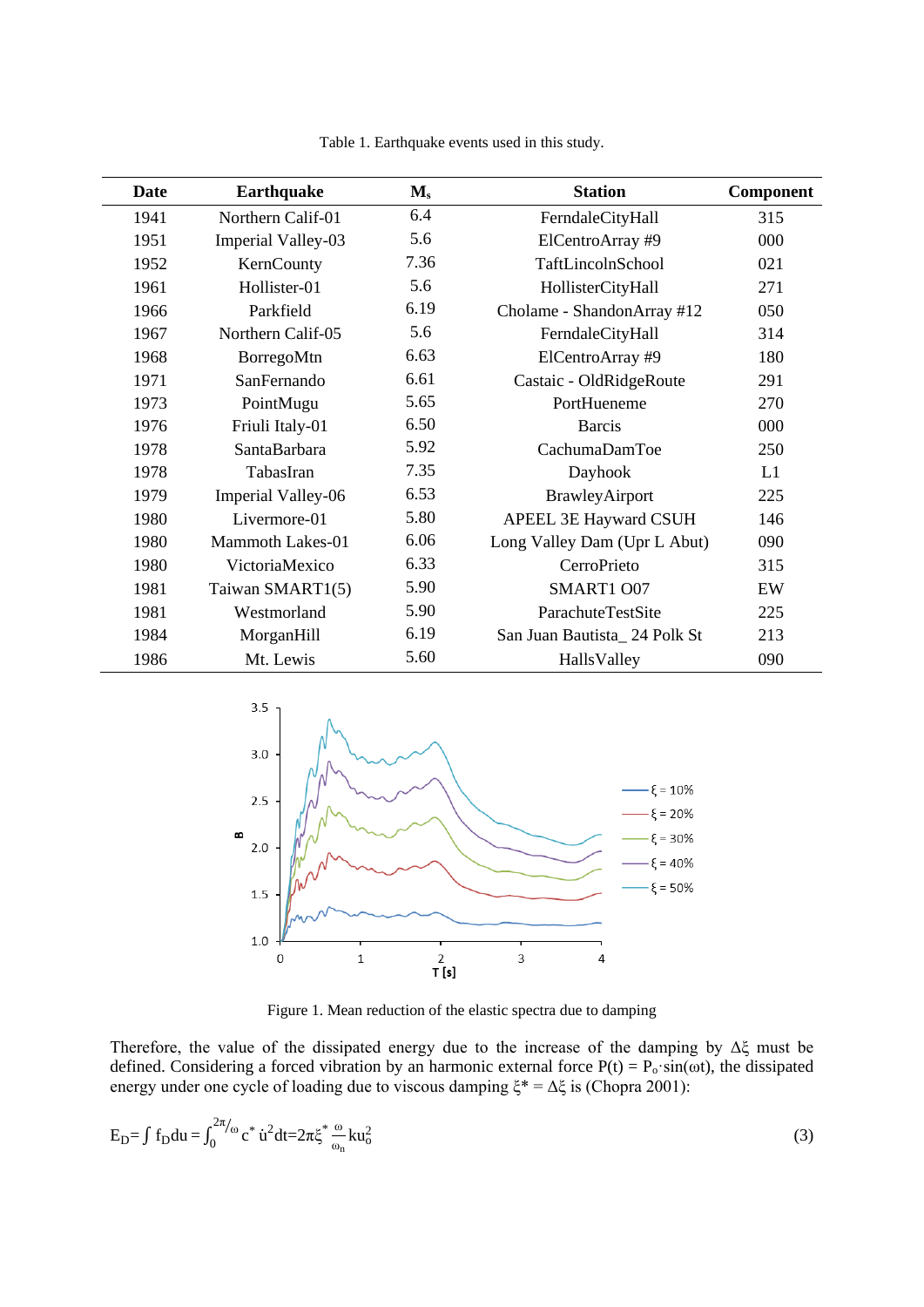Combining the Equations 1, 2 and 3 results to:

$$
B = \frac{Sa_{0.05}}{Sa_{\xi}} = \sqrt{1 + 4\pi\Delta\xi \frac{T_n}{T}}
$$
(4)

where T is the period of the harmonic external force  $P(t)$  and  $T_n$  the natural period of the oscillator.



Figure 2. Reduction factor B diagrams

As the term T is difficult to specify mainly due to the uncertainties of the ground motions and the nonharmonic shape of a natural ground motion, a set of 20 ground motions were used to conclude to a function of the general form f (T,  $\xi$ ) in order to describe the ratio  $T_n / T$ . By calibrating the Equation 3 to the analytical results, the reduction factor of the spectra are given by the following relationships:

$$
B = \frac{S_{a_{0.05}}}{S_{a_{\xi}}} = \sqrt{1 + 4\pi (\xi - 0.05) f(T, \xi)}
$$
(5)  
f(T, \xi) = a \left( e^{\frac{T}{T\_{o}} - e^{\frac{T}{T\_{o}}}} \right) (6)

where a, b and c are based on the damping levels and they are listed in the Table 2 and  $T_0$  is the period that corresponds to the beginning of the constant spectral velocities area.

| Table 2. Values of Equation's 5 factors a, b and c. |  |
|-----------------------------------------------------|--|
|-----------------------------------------------------|--|

|   | 0.1     | 0.2     | 0.3     | 0.4     | 0.5     |  |  |  |
|---|---------|---------|---------|---------|---------|--|--|--|
| a | 1.46    | 1.92    | 2.34    | 2.82    | 3.40    |  |  |  |
| h | $-0.15$ | $-0.20$ | $-0.24$ | $-0.27$ | $-0.30$ |  |  |  |
| c | $-2.56$ | $-1.75$ | $-1.45$ | $-1.28$ | $-1.15$ |  |  |  |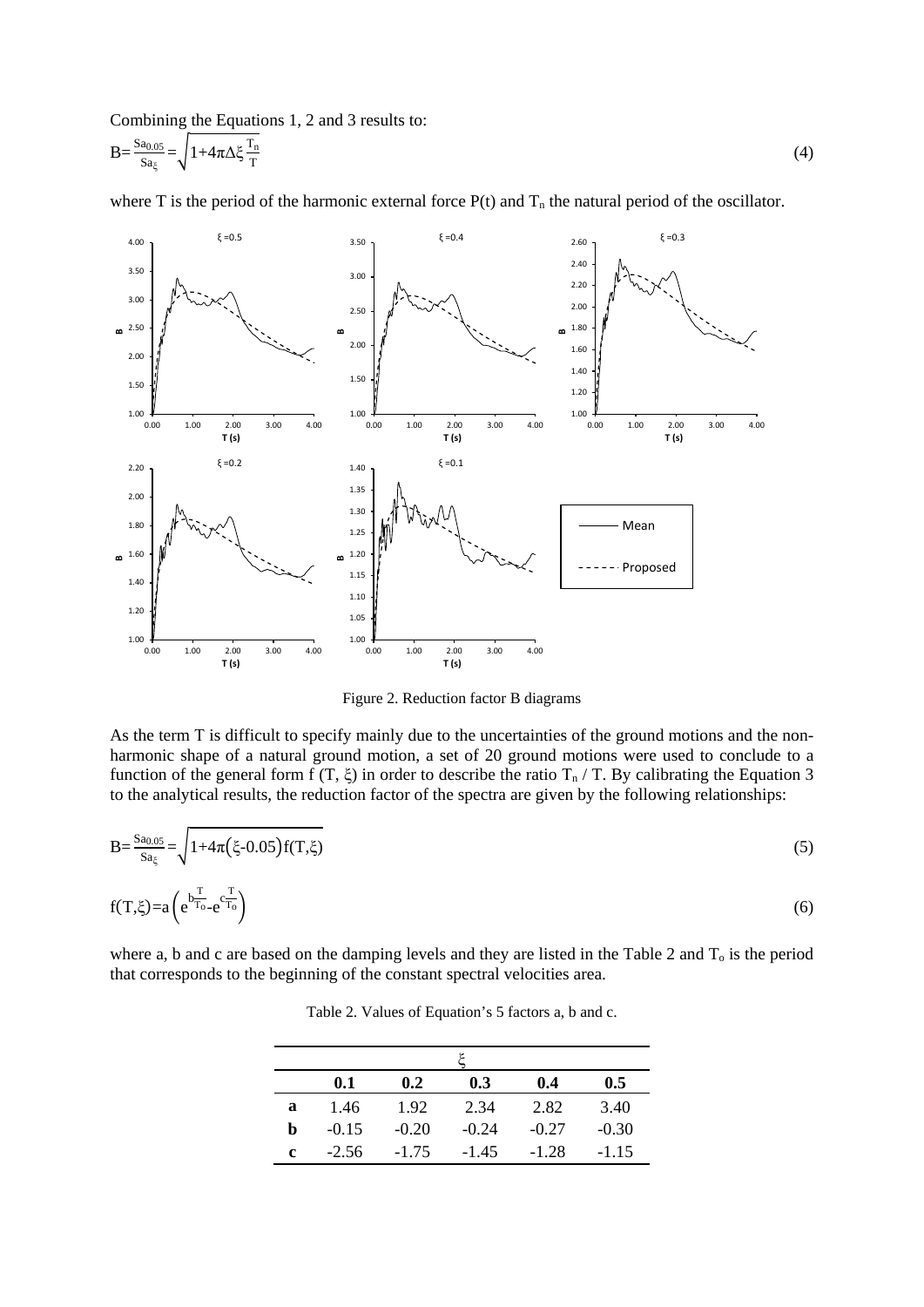Figure 2 displayed comparatively the damping reducing factors from Equation 3 and the mean reduction calculated from the 20 ground motions by time history analysis. A special characteristic of the proposed continuum nonlinear expression is that it can be applied to the whole range of the spectra periods, while it describes the descending reducing factor beyond the constant spectral acceleration branch.

# *2.2 Constant ductility inelastic high damping spectra*

As in the case of elastic response spectra, the most accurate way to define the inelastic spectra is to integrate the differential equation of motion throughout the time. Nevertheless in practice, strength reduction factors (R) are usually used to reduce the elastic spectra. The strength reduction factor defined as the ratio of elastic demand strength  $(F_{el})$  to inelastic demand strength  $(F_v)$  as follows (Miranda and Bertero 1994, Chopra and Goel 1999 a, b):

$$
R = \frac{F_{el}}{F_y} = \frac{S_{a,el}}{S_{a,y}}
$$
(7)

Regarding the inelastic spectra, a number of different  $R - \mu - T$  relationships have been presented in the literature (Miranda and Bertero 1994, Vidic et al. 1994, Hidalgo and Arias 1990, Riddell and Newmark 1979, Chopra 2001). However, as noticed above, the viscous damping ratio of all these models was assumed to be between 1-10%. By the implementation of passive dissipation control systems the damping of the equivalent SDOF system can reach 30% of the critical damping. Thus, in order to examine the effect of the high damping on the inelastic constant ductility spectra, analyses with the same set of ground motions were performed for damping ratio with the range  $\xi = 5-50\%$  and ductility values  $\mu = 1.5, 2, 2.5, 3$  and 4. Subsequently, the main reduction factor was determined for each level of damping and ductility. The main reduction factors for the inelastic spectra for damping values  $\xi = 0.05 - 0.5$  are presented in Figure 3.

The single expression of the reduction factor spectra for different levels of damping and ductility are based on the Hidalgo and Arias (1990) relationship and is given by the following equation:

$$
R_{\mu} = 1 + \frac{T}{aT_0 e^{b\mu T} + \frac{T}{c\mu - 1}}\tag{8}
$$

where  $T<sub>o</sub>$  is the period that corresponds to the beginning of the constant spectral velocities area and a, b and c rely on the damping ratio and are listed in Table 3.

|   | 0.05    | 0.10    | $\geq 0.20$ |
|---|---------|---------|-------------|
| a | 0.31    | 0.25    | 0.24        |
| D | $-0.97$ | $-0.47$ | $-0.13$     |
| r | 1.00    | 0.95    | 0.94        |

Table 3. Values of Equation's 7 factors a, b and c.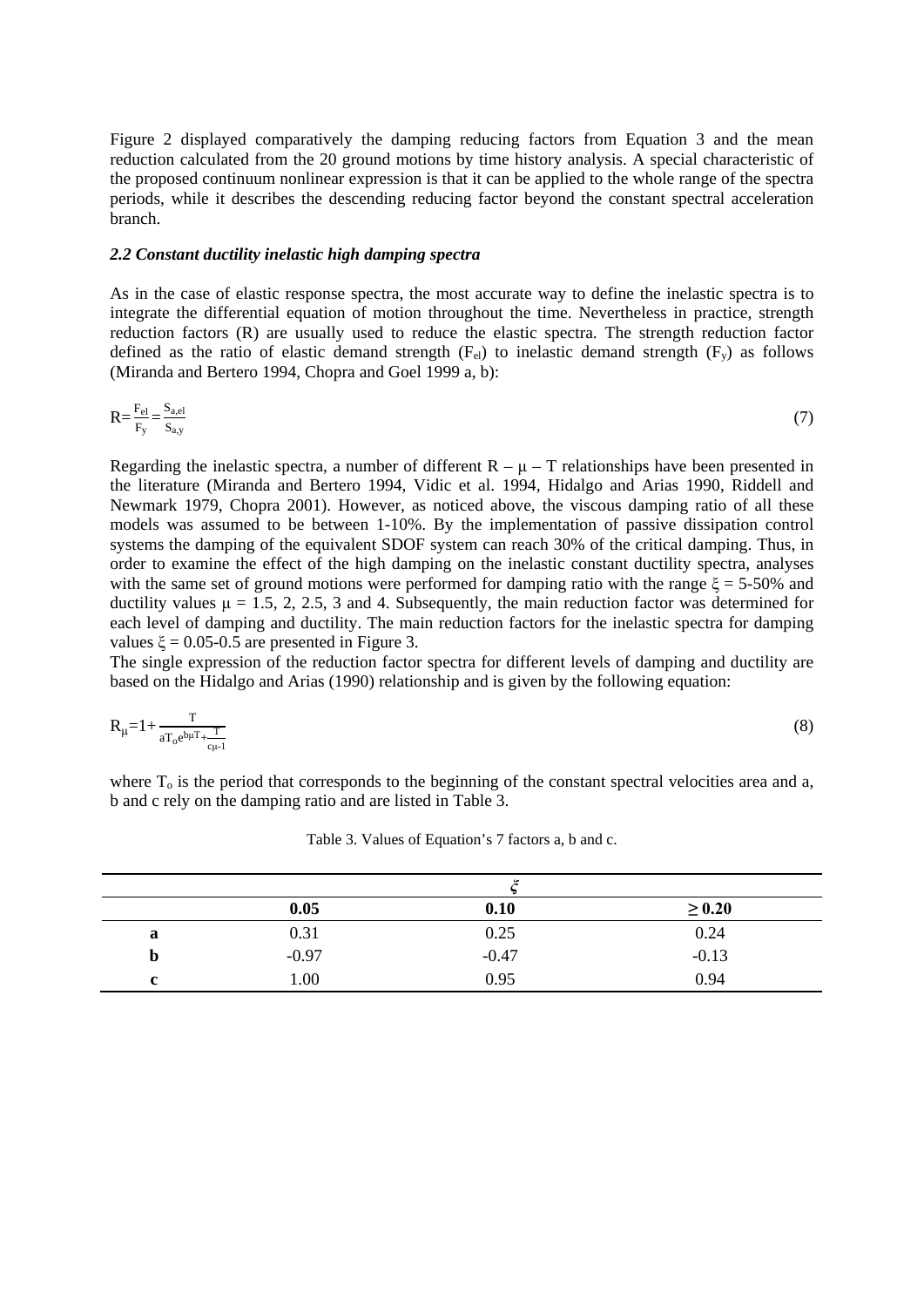

Figure 3. Strength reduction factors R, by the analysis (solid line) and by the proposed relationships (dash line)

The damping level did not affect significantly the form of the reduction spectra for the construction of the constant ductility inelastic spectra. It is obvious that for damping ratios higher than 20% the reduction remains constant.

It can be seen by Figure 3, that for low damping ratios  $(\xi=0.05)$ , the assumption of equal displacements, comparing the elastic and the inelastic response, of long period structures is verified. On the other hand, assuming high damping ratios ( $\xi > 0.10$ ), that assumption leads to non-conservative results( $R < \mu$ ). The above remark is taken into account by the c factor of Equation 7, as for long period structures the strength reduction factor take values  $R = c \cdot \mu$ .

## *2.3 Velocity corrective factors*

In order to design the energy dissipation systems the estimation of the devices forces are of great importance. The prediction of the dampers ends' relative velocity is necessary to calculate the damping force as viscous dampers are velocity-depended devices. The most simplified method to calculate it is by using the pseudo-velocity spectra (PSv) of the equivalent SDOF oscillator.

After that, the velocity values are distributed to the structure storeys based on the 1st mode. The  $PS_v$ can be computed by the displacement spectra given the relationship: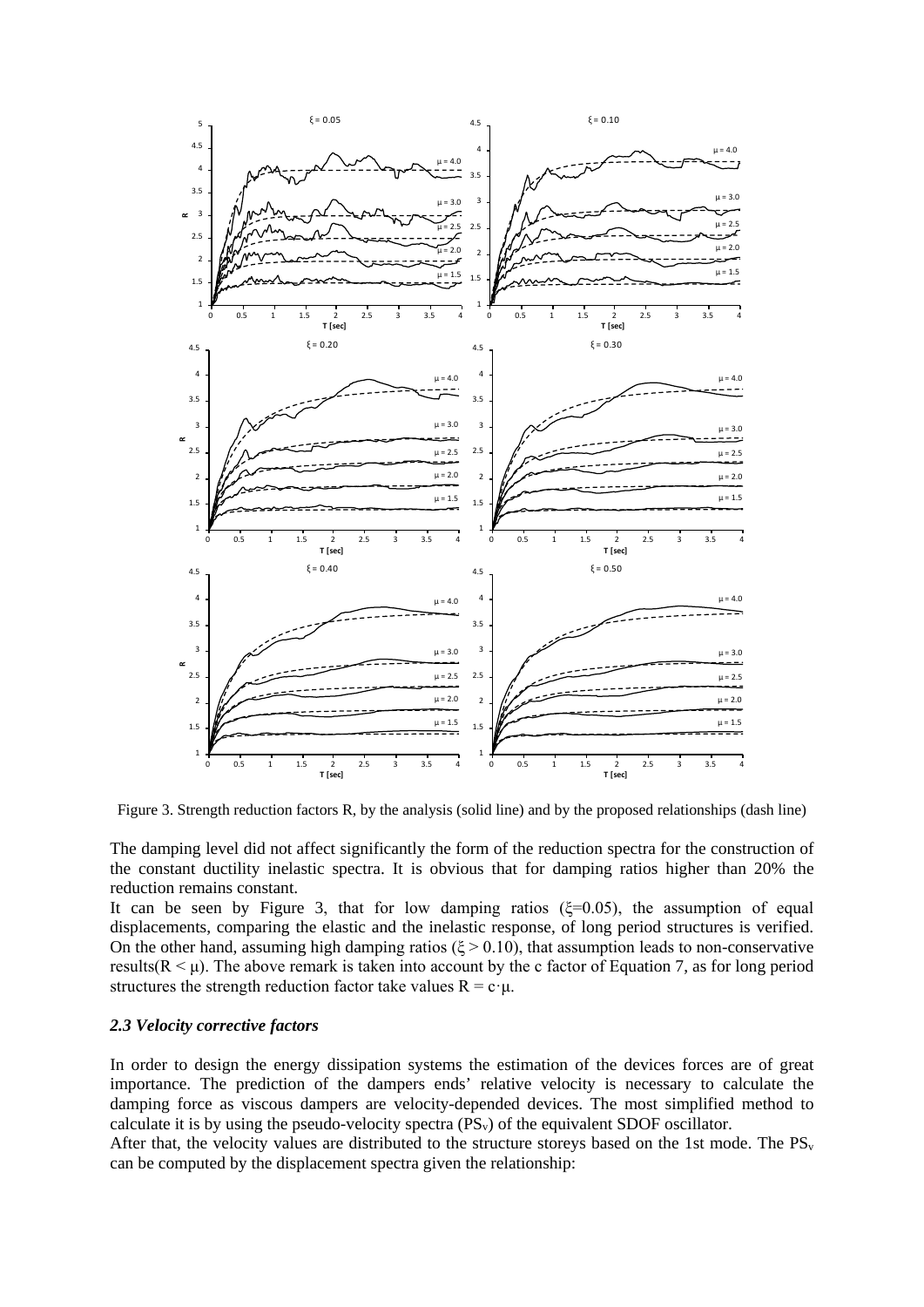while for the inelastic systems,

$$
PS_v = \left(\omega_{el}/\sqrt{\mu}\right)S_d\tag{10}
$$

where  $\omega_{el}$  is the structures' natural circular frequency of vibration and  $\mu = 1$  for elastic seismic response.

However, even for elastic systems, the assumption of the equivalence between the velocity spectra  $(S_v)$ and the pseudo velocity spectra (PS<sub>v</sub>) is valid for oscillators with period values near to T = 0.5s (Sadek et al. 2000). For period values larger than  $T = 0.5s$  and as the damping ratio increases, this assumption leads to underestimation of the developed velocities, whereas for lower periods it leads to overestimation. Owing to this, a corrective factor  $(B_v)$  is introduced by using the ground motions of Table 1.  $B_y$  is equal to the pseudo velocity spectra divided by the velocity spectra (Equation 10).

$$
B_v = \frac{PS_v}{S_v} = \frac{\omega_{el}/\sqrt{\mu}S_d}{S_v}
$$
\n(11)

The expression of the  $B<sub>v</sub>$  calculated by a regression analysis is presented in Equation 11, and is demonstrated for different values of damping ratios and ductility in Figure 4.

$$
B_v = (a_1 \mu^2 + a_2 \mu + a_3) T^{a_4 \mu^2 + a_5 \mu + a_6} \tag{12}
$$

where  $a_1-a_6$ , are coefficients listed in Table 4 for different damping ratio levels.

|      | a <sub>1</sub> | a <sub>2</sub> | $a_3$ | a <sub>4</sub> | a <sub>5</sub> | a <sub>6</sub> |
|------|----------------|----------------|-------|----------------|----------------|----------------|
| 0.05 | 0.014          | $-0.089$       | 1.058 | 0.008          | $-0.095$       | $-0.043$       |
| 0.10 | 0.015          | $-0.105$       | 1.056 | 0.006          | $-0.083$       | $-0.098$       |
| 0.20 | 0.020          | $-0.169$       | 1.080 | 0.014          | $-0.140$       | $-0.131$       |
| 0.30 | 0.013          | $-0.106$       | 1.002 | 0.000          | $-0.038$       | $-0.272$       |
| 0.40 | 0.012          | $-0.104$       | 0.984 | $-0.004$       | $-0.014$       | $-0.338$       |
| 0.50 | 0.006          | $-0.072$       | 0.946 | 0.000          | $-0.031$       | $-0.375$       |

Table 4. Values of Equation's 11 factors.

According to the results depicted in Figure 4, it can be observed that as the ductility demand and the effective damping ratio increase, the corrective factor  $B<sub>v</sub>$  is increased for stiff structures and decreased for long-period ones. Particularly, for structures with damping ratio  $\xi = 0.05$  and ductility  $\mu = 1$  the B<sub>v</sub> ranges from 1.3 to 0.9, while for ductility demand  $\mu = 4$ , ranges from 1.7 to 0.7. In addition, for structures with damping ratio  $\xi = 0.20$ ,  $B_v$  take values from 2.25 to 0.6 and from 2.4 to 0.5, for ductility demand  $\mu = 1$  and  $\mu = 4$  respectively.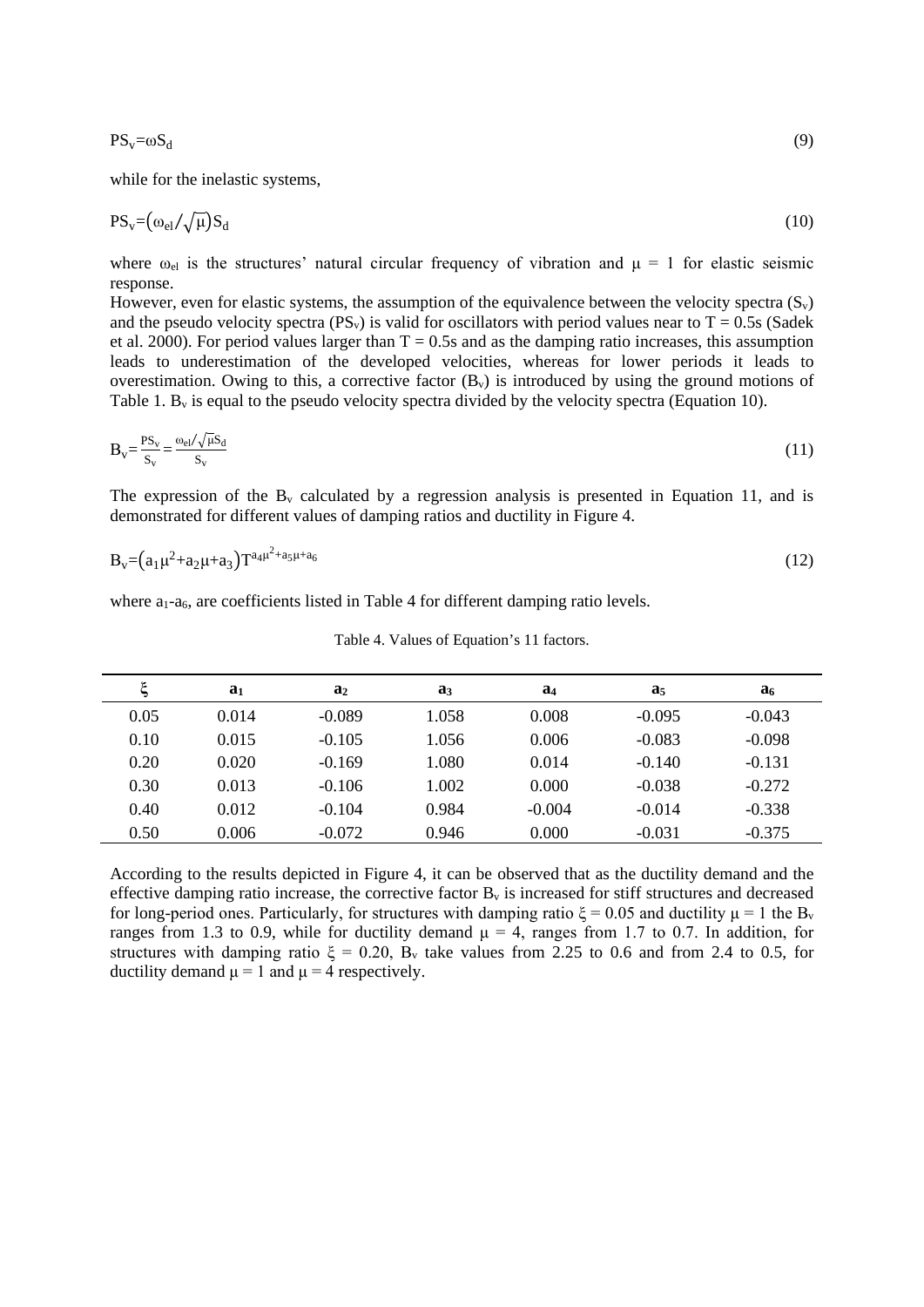

Figure 4. Corrective factor  $B_v$  for different ductility and damping levels

# **3. VERIFYING THE PROPOSED SPECTRA**

To examine the performance of inelastic constant ductility - high damping spectra to MDOF systems with linear viscous dampers, two frame buildings were considered. A four - storey reinforced concrete frame building, designed according to EC-2 and EC-8 provisions, and a six - storey steel frame building, designed according to EC-3 and EC-8 provisions, were analyzed (Figure 5). Regarding the damping systems, elastic viscous dampers were assumed with a damping constant of  $C = 2000 \text{kN s/m}$ , placed at 26.56° from the horizontal for the RC building, and  $C = 3000$  kN s/m, placed at 18.56° from the horizontal for the steel one. The dampers are implemented at the central opening of each floor for both cases. The effective damping of the examined frames are equal to  $\xi_{\text{eff}} = 20.8\%$  and  $\xi_{\text{eff}} = 16\%$ , for the RC frame and the steel frame respectively.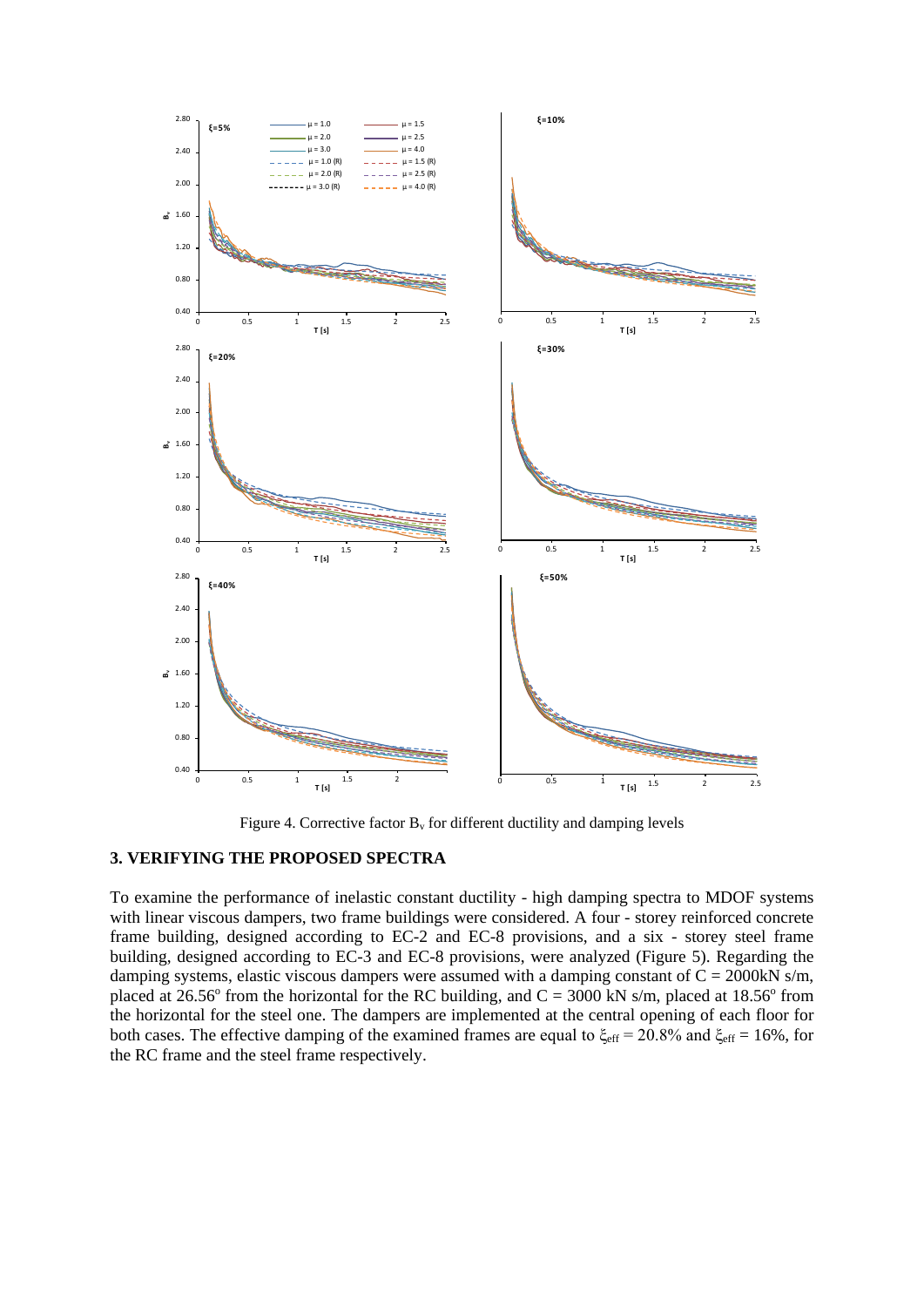

Figure 5. Examined frames

A total of 28 time history analyses (TH) were performed for each frame. Table 5 presents the 5 ground motions along with their scale factors used to verify the proposed methodology. Incremental factors were used in order to investigate the method performance at different levels of ductility. In order to evaluate also the approximate relations of reducing the elastic spectra due to high damping (Equations 3, 4 and 5), as well as the  $R - \mu - T$  relations (Equation 7) for the construction of the high damping constant ductility spectra, the capacity spectrum method combined with the proposed relations, was applied for the mean spectrum for each scale factor. A graphic method was applied, in which the the ductility is defined by the cross of the demand spectra with the bilinear capacity spectra at the yield point (Aschheim and Black 2000). The results are displayed in Table 6. Using the proposed relations leads to notable estimation of the top displacement compared with the average and the maximum results obtained by the TH analyses. The results of both methods estimate with a satisfactory accuracy the TH results.

Moreover, the viscous dampers forces are calculated using the Equation 11, to correct the  $PS_v$  values. The Bv factors for each ductility levels are listed to the Table 7. Moreover, Table 7 displays the ratio of the viscous dampers' median forces calculated by the corrected  $PS_v$ , by the average ( $F_{d, Ave}$ ) and maximum ( $F_{d,Max}$ ) forces computed by the TH analyses. Finally, the total average of the ratios  $F_d$  / $F_{d,Ave}$ and  $F_d$  / $F_{d,Max}$  are shown.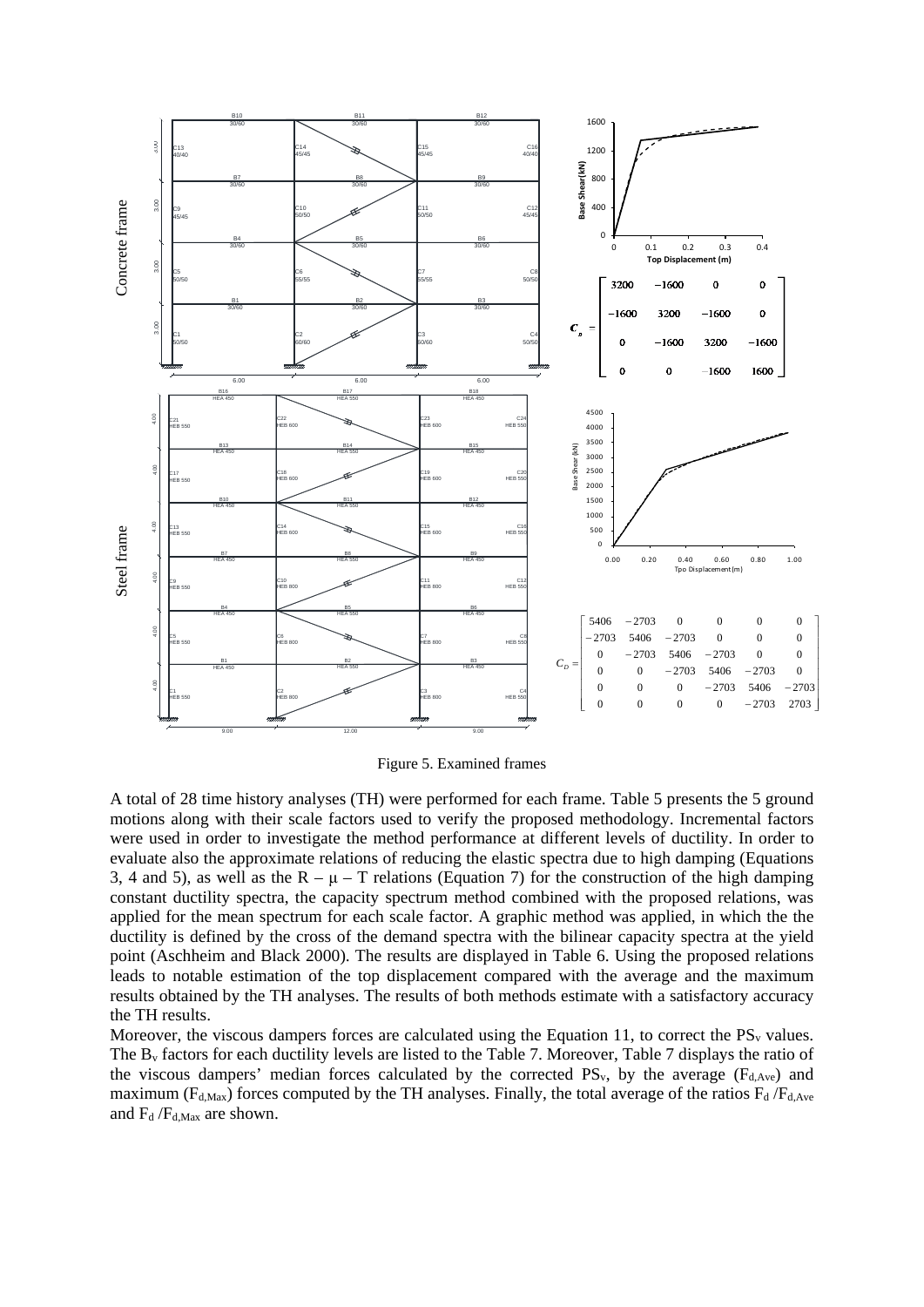Table 5. Earthquakes and scale factors applied for the analyses.

| <b>Earthquake</b> | <b>Component</b> | <b>Scale Factors</b>       |
|-------------------|------------------|----------------------------|
| Northern Calif-01 | 315              | x1 x1.25 x1.50 x1.75 x2 x3 |
| Kern County       | 21               | x1 x1.25 x1.50 x1.75 x2 x3 |
| Northern Calif-05 | 314              | x1 x1.25 x1.50 x1.75 x2    |
| San Fernando      | 291              | x1 x1.25 x1.50 x1.75 x2x3  |
| Santa Barbara     | 250              | x1 x1.25 x1.50 x1.75 x2    |

Table 6. Spectral peak displacement using the proposed R-μ-T relationships.

|                 | <b>Scale Factor</b> | x1   | x1.25 | x1.5 | x1.75 | x2.00 | x3.00 | Average |
|-----------------|---------------------|------|-------|------|-------|-------|-------|---------|
|                 | $S_d / S_{d, Ave}$  | 0.91 | 0.95  | 0.99 | 1.00  | 1.03  | 1.41  | 1.05    |
| 4-Storey        | $S_d / S_{d,Max}$   | 0.80 | 0.83  | 0.87 | 0.84  | 0.82  | 1.29  | 0.91    |
| <b>6-Storey</b> | $S_d / S_{d, Ave}$  | 0.87 | 0.88  | 0.88 | 0.91  | 0.94  | 0.92  | 0.90    |
|                 | $S_d / S_{d,Max}$   | 0.80 | 0.81  | 0.80 | 0.80  | 0.80  | 0.80  | 0.80    |

It can be observed that the  $PS_v$  values are similar to  $S_v$  in the case of 4 - storey frame. Mentioned above, for structures period near to 0.5s the  $PS_v$  are nearly equal to  $S_v$ . Thus, as the period of the examined structure is  $T = 0.61s$ , the result was expected to be the present. On the other hand the in the case of 6 - storey frame, due the longer period compared to the RC frame (T = 1.69 s) the  $PS_v$  are less than Sv, thus the application of the velocity corrective factors is necessary.

| <b>Scale Factor</b>                                                |        | $\mathbf{x}$ 1 | x1.25 | x1.5 | x1.75 | x2.00 | x3.00 | Average |
|--------------------------------------------------------------------|--------|----------------|-------|------|-------|-------|-------|---------|
|                                                                    | $4-st$ | 1.00           | 1.00  | 1.18 | 1.39  | 1.63  | 2.64  |         |
| μ                                                                  | $6-st$ | 1.00           | 1.00  | 1.00 | 1.08  | 1.25  | 1.80  | ۰       |
| $\mathbf{B}_{\mathbf{v}}$                                          | $4-st$ | 1.06           | 1.06  | 1.04 | 1.02  | 1.01  | 0.94  | ۰       |
|                                                                    | $6-st$ | 0.84           | 0.84  | 0.84 | 0.83  | 0.81  | 0.75  | ٠       |
|                                                                    | $4-st$ | 0.40           | 0.51  | 0.60 | 0.67  | 0.73  | 1.00  |         |
| $S_{v}$                                                            | $6-st$ | 0.59           | 0.75  | 0.89 | 1.03  | 1.13  | 1.47  | ۰       |
|                                                                    | $4-st$ | 0.90           | 0.95  | 1.00 | 0.98  | 0.96  | 0.95  | 0.96    |
| $\mathbf{F}_{\mathbf{d}}$ / $\mathbf{F}_{\mathbf{d},\mathbf{Ave}}$ | $6-st$ | 0.85           | 0.86  | 0.87 | 0.89  | 0.88  | 0.85  | 0.87    |
| $F_d / F_{d,Max}$                                                  | $4-st$ | 0.82           | 0.84  | 0.90 | 0.87  | 0.86  | 0.89  | 0.86    |
|                                                                    | $6-st$ | 0.73           | 0.75  | 0.77 | 0.79  | 0.79  | 0.77  | 0.77    |

Table 7. Values of the corrective factor  $B_v$ ,  $S_v$  and the ratios  $F_d$   $_{\rm Park}$ ,  $F_{d,TH}$ .

## **4. CONCLUSIONS**

In the present study high damping constant ductility spectra to assess the response of RC frame buildings with viscous dampers was investigated. Moreover, applications of the proposed methodology on a RC 4-storey and 6-storey steel frame with viscous dampers were presented.

Regarding the reducing of the elastic spectra to construct high damping spectra, a continuum nonlinear expression was indicated, which can be applied to the whole range of the spectra periods. A particular feature of the proposed relationships is that it could describe the descending reducing factor beyond the constant spectral acceleration area.

As done for the elastic spectra a continuous  $R - \mu - T$  relationship was proposed for the inelastic spectra taking into consideration the effect of the damping level. The fact that has to be mentioned is that the damping level does not notably affect the reduction spectra. In fact the reduction remains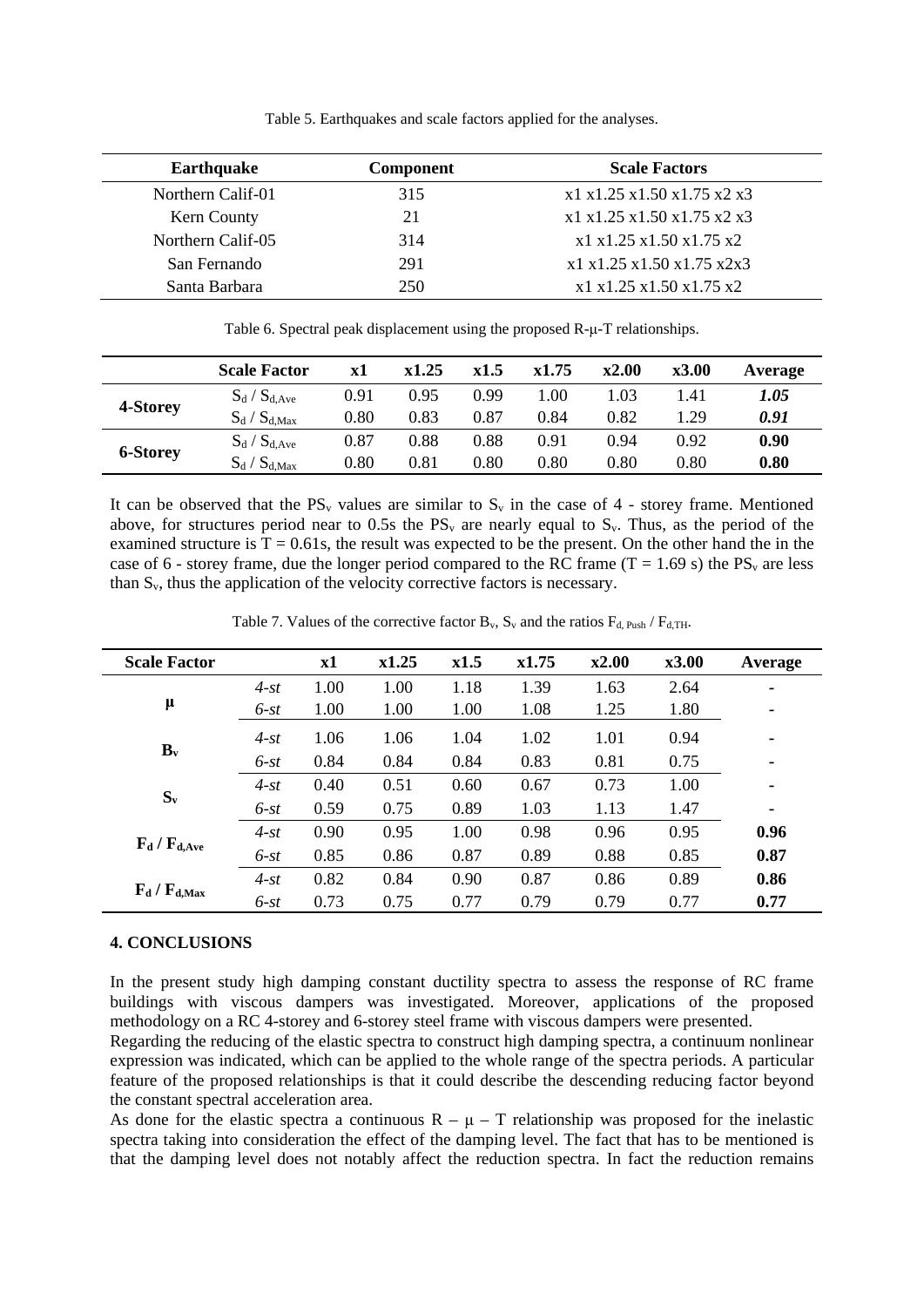constant for damping ratio values higher than 20%.

Once the viscous dampers are velocity-depended devices, the accurate estimation of the dampers ends' relative velocity are of great importance in order to calculate the damping forces. Owing to this, an expression that relates the  $S_y$  with the  $PS_y$  is presented by introducing a corrective factor  $(B_y)$  which is affected by the damping ratio and the ductility demand of the structure.

Throughout the analysis of two frame building equipped with viscous dampers, the high damping spectra seems to estimate with great accuracy the top displacement and the dampers forces.

#### **5. REFERENCES**

Aschheim MA and Black EF (2000), "Yield point spectra for seismic design and rehabilitation", *Earthquake Spectra*, 16(2): 317-35.

Applied Technology Council (1997), NEHRP Guidelines for the Seismic Rehabilitation of Buildings and NEHRP Commentary on the Guidelines for the Seismic Rehabilitation of Buildings, FEMA 273 and 274, prepared for the Building Seismic Safety Council and published by the Federal Emergency Management Agency: Washington, D.C., USA.

Building Seismic Safety Council (2001), NEHRP Recommended Provisions for Seismic Regulations for New Buildings and Other Structures, 2000 edition, FEMA 368 and 369, Federal Emergency Management Agency: Washington, D.C, USA.

CEN Eurocode 2 (2004), Design of concrete structures - Part 1-1: General rules and rules for buildings, EN 1992-1-1, Brussels, Belgium.

CEN Eurocode 8 (2004), Design of structures for earthquake resistance - Part 1: general rules, seismic actions and rules for buildings, EN 1998-1, Brussels, Belgium.

Chopra AK (2001), Dynamics of Structures: Theory and Applications to Earthquake Engineering, 2nd edn, Prentice-Hall:Upper Saddle River, NJ.

Chopra AK and Goel RK (1999a), "Capacity Demand Diagram Methods for estimating Seismic Deformations of Inelastic Stractures: SDF Systems". *Report No. PEER-1999/02*, Pacific Earthquake Engineering Research Center, University of California, Berkeley.

Chopra AK and Goel RK (1999b), "Capacity – Demand – Diagram Methods Based on Inelastic Design Spectrum", *Earthquake Spectra*, 15 (4): 637–656.

Fajfar P. and Gašperšič P. (1996), "The N2 method for the seismic damage analysis for RC buildings", *Earthquake Engineering and Structural Dynamics*, 25 (1): 23-67.

Fajfar P (1999), "Capacity spectrum method based on inelastic demand spectra", *Earthquake Engineering and Structural Dynamics*, 28 (9): 979-993.

Freeman SA, Nicoletti JP and Tyrell JV (1975) "Evaluations of Existing Buildings for Seismic Risk – A Case Study of Puget Sound Naval Shipyard, Bremerton, Washington", *Proceedings of the 1st U.S. National Conference on Earthquake Engineering*, EERI, Berkeley, USA.

Freeman SA (1978), "Prediction of Response of Concrete Buildings to Severe Earthquake Motion", *Douglas McHenry International Symposium on Concrete and Concrete Structures*, American Concrete Institute, Detroit, USA.

Hidalgo PA and Arias A (1990), "New Chilean Code for Earthquake Resistant Design of Buildings", *Proc. 4th U.S. Nat. Conf. Earthquake Eng, Palm Springs*, California, USA.

Miranda E and Bertero V (1994), "Evaluation of strength reduction Factors for earthquake resistance design", *Earthquake Spectra*, 10 (2): 357-379.

Palermo M, Silvestri S, Trombetti T and Landi L (2013), "Force reduction factor for building structures equipped with added viscous dampers*", Bulletin of Earthquake Engineering*, 11(5): 1661–1681.

Ramirez OM, Constantinou MC, Gomez JD, Whittaker AS and Chrysostomou CZ (2002a), "Elastic and inelastic seismic response of buildings with damping systems", *Earthquake Spectra*, 18 (3): 531–547.

Riddell R and Newmark NM (1979), "Statistical analysis of the response ofnonlinear systems subjected to earthquakes*", Structural Research series No. 468*, Dept. of Civ. Eng., University of Illinois, Urbana.